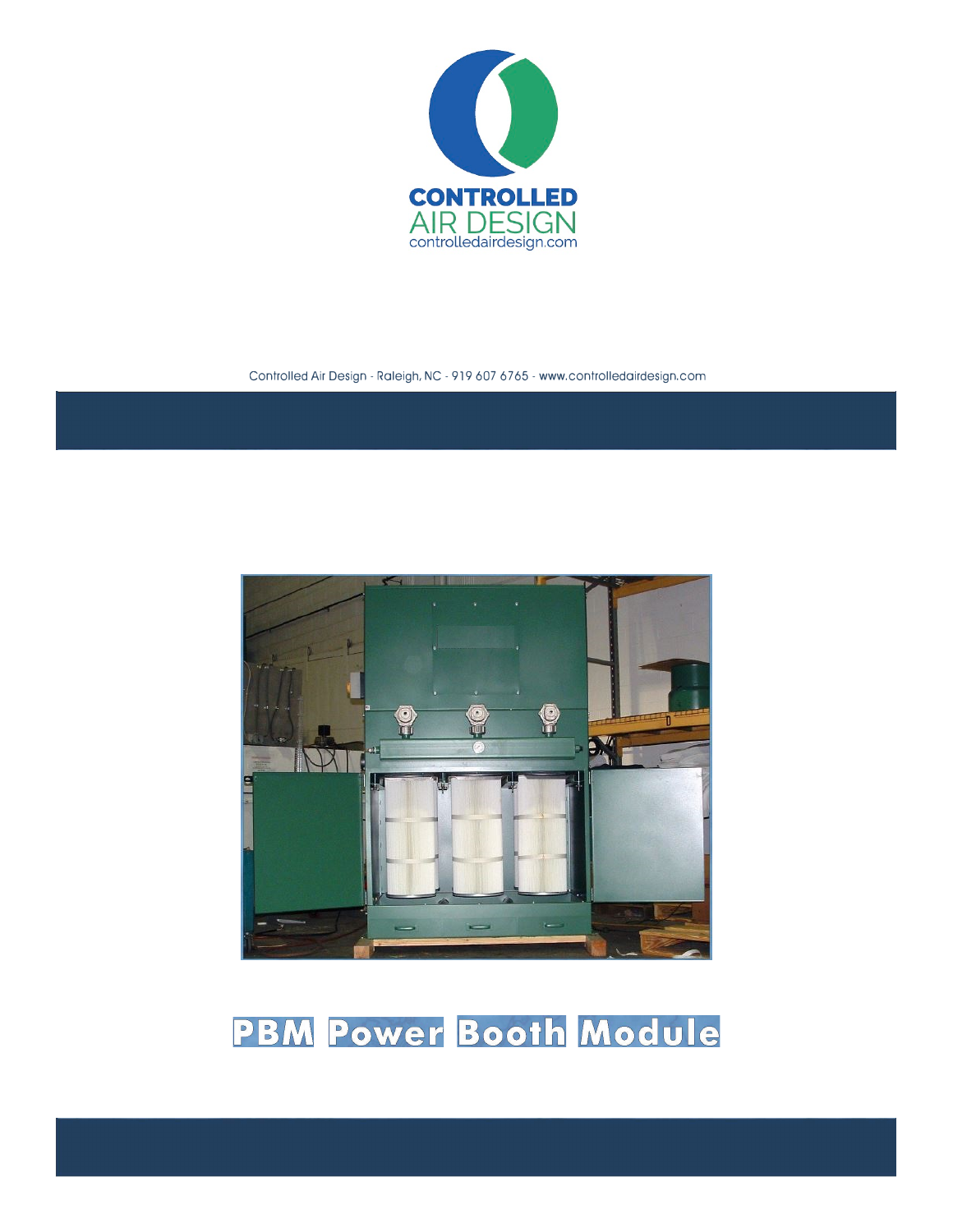### **Power Booth Modules.** Efficient, cost effective control.



The AER Control Systems'(Power Booth Module) PBM-4 has four vertically oriented cartridge filters, PBM-6 has six cartridge filters, and they are designed to meet OSHA's requirements. Provide very efficient, cost effective control of dust and fumes that are generated from sanding, grinding, welding, and other processes. Typically utilized for control of moderate to heavy concentrations of dry contaminants. The PBM Series Collectors are provided with manual push-button pulse jet filter cleaning. This minimizes maintenance and reduces replacement filter cost. The PBM Series Unit can be provided with an open inlet to the filters, hinged side doors to help funnel the air inlet the collector, metal mesh or louvered air inlet if sparks are present. Options such as three different blowers for a variety of air flows, also several type of filter media depending on application or dust. Two types of cleaning controls, many sizes and types of booth enclosures are also available.

#### **Features & Benefits**

We manufacture AER Control Systems Power Booth Module (PBM) Dust Collectors with all the features that benefit not only the quality and appearance of your plant but it's morale and productivity.

**Basic PBM units include either four or six pleated cartridge filters rated at 99% efficient,** the standard filter media is an 80/20 flame retardant polyester blend, as requirements change NANO cartridge filter is available with efficiencies of 99.8% is achievable. Other medias available such as washable Spun Bond if abrasive dusts exist. The collected dust on outside of the filters is cleaned or removed by a compressed air purge or pulse cleaning system through high efficient diffusion nozzles/ silencers. The cleaning system is controlled by the operator pushing a button or optional automatic timer controls eliminating the need for an operator to think about cleaning the filters. Dust from the filters drops downward into three removable dust trays, one smaller easy to handle drawer per row of filters. The clean air is pulled through the filters by either a 7.5 or 10 horsepower highly efficient, reliable motor directly driving a non-overloading backward inclined airfoil high efficient blower producing airflows of either a nominal 5000 or 6500 CFM.

**Reliable, efficient electric motor** is controlled and protected by a manually operated adjustable fused disconnect switch mounted on the PBM for ease of control for the operator.

**Servicing the PBM is easily possible** with the filter or Magnehelic gauge (standard on all units) indicating to the operator when the filters would need to be cleaned or replaced.

**Less maintenance on the PBM** is due to the great amount of filter surface area, the more surface area on the filter media means longer filter life and less filter maintenance and service time.

**Manufactured using 11 and 14 gauge steel** and painted with a heavy industrial powder coated textured finish for harsh environments.

**Flexible and multiple uses for the PBM** is achieved by offering a variety of air inlet choices depending on applications for example hinged removable side inlet doors improves the overall efficiency of the PBM in capturing the ambient dust. If the dust is abrasive or has sparks, air inlet choices of either a louvered or metal mesh inlet are available. Sticky dusts are removed prior to the cartridge using inexpensive off the shelf pleated filters protecting the more efficient higher priced cartridge filter. As processes or operations change within your shop all of these inlet options are available by simply removing the inlet doors and selecting the inlet of your choice.

**Quiet operation for the PBM** is achieved by factory installed acoustical lining inside the blower housing, if further noise reduction is required a silencer is available.

**Energy savings provide a rapid return** of initial investment. Cleaned air returns back to the plant environment eliminating the need to exhaust the air outside, the necessity for make-up air including associated heating and/or cooling costs. The achievement of the clean exhaust air is the option of a HEPA after-filter providing 99.97% guaranteed efficiency at 0.3 micron particle size.

**Meets or exceeds OSHA requirements** so plants comply with the tough clean air standards. The end result, a clean, healthy plant environment with improved morale and productivity.